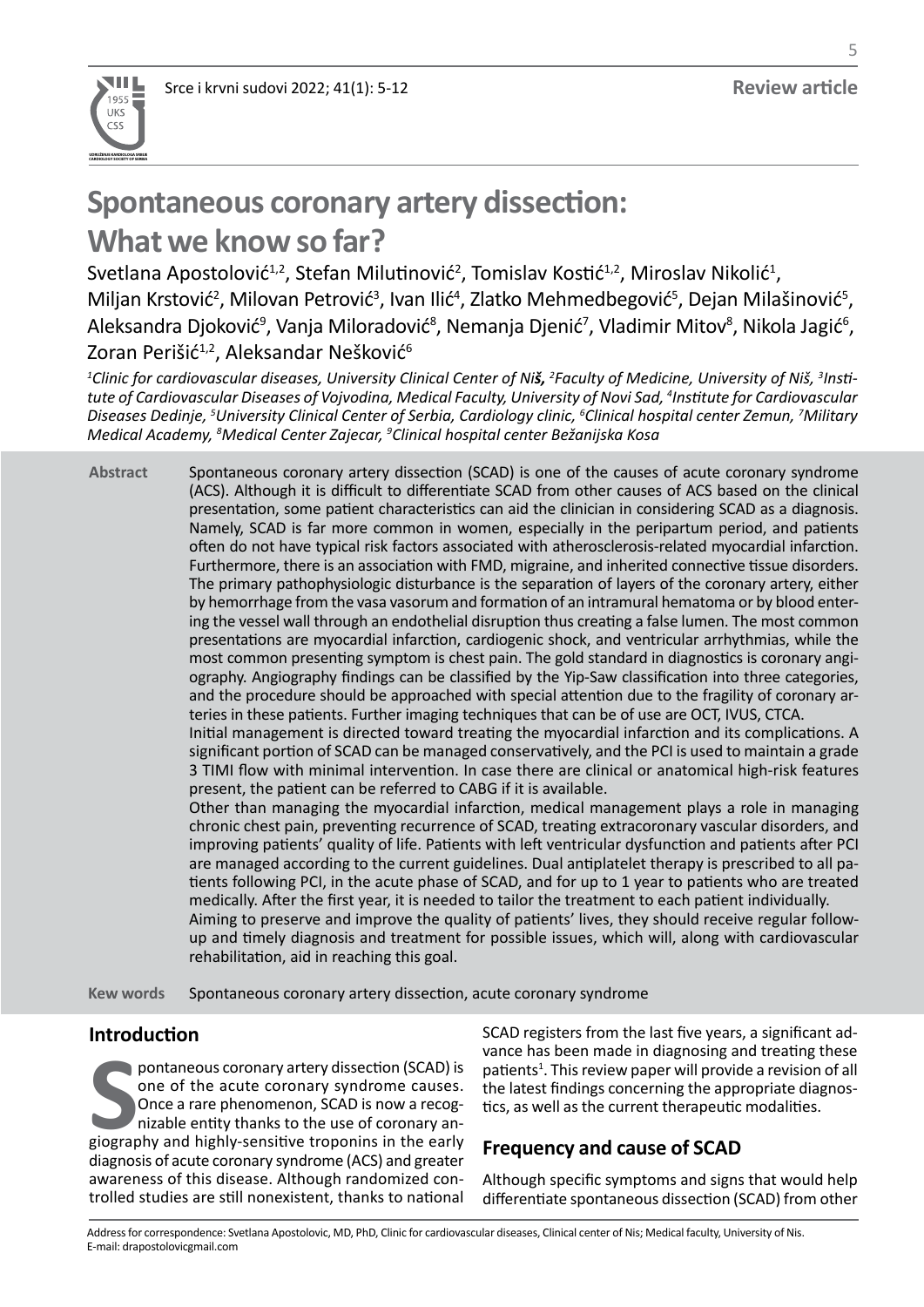

**Figure 1.** Causes of spontaneous dissection, including all lines of the conditions. Provided conditions. Provided conditions. Provided conditions. Provided conditions. Provided conditions. Provided conditions. Provided co associated conditions. Provoking factors include emotional stress, certain medications, physical activity and Valentium units Valsalva maneuver. SCAD (Spontaneous Dissection of Coronary Arteries); FMD (Fibromuscular Dysplasia).

common causes of acute coronary syndrome (ACS) do not exist, specific patient characteristics can direct us toward this diagnosis. A significantly lower prevalence of risk factors characteristic of the development of myocardial infarction associated with atherosclerosis was observed $2,3$ . Hypertension is present in approximately 30% of SCAD patients, while the presence of diabetes is  $r$ are $4$ .

SCAD can present in both genders, with around 90% of patients being women aged  $47-53^{3,4,5,6}$ , while approximately 10% of patients are men, as indicated in available literature<sup>4,7,8</sup>. It is a very rare occurrence in young patients (<25 years old) and older ones (>80 years old). It is a more common occurrence in patients suffering from hereditary connective tissue disorders or during pregnancy<sup>9</sup>. SCAD is responsible for around 23-68% of acute coronary syndromes during pregnancies, which is reflected as a common occurrence during the peripartum period<sup>10,11</sup>. Cohort studies have shown that SCAD might also appear in primiparous, multiparous, and pregnant women, in the postpartum and even postmenopausal period2,4. It remains to be determined whether the amount of estrogen and progesterone or their fluctuations have a role in the development of this entity<sup>12</sup>. It is assumed that estrogen's influence manifests itself through metalloproteinase activation, while progesterone's high level leads to weakening of the blood vessel  $wall<sup>13</sup>$ .

Other provoking factors that could lead to SCAD development include strenuous physical activity in men and emotional distress in women<sup>4,14,15</sup>. The development of SCAD after using cocaine and after emesis was shown in various case reports<sup>15,16,17</sup>.

Considering SCAD association with fibromuscular dysplasia (up to 50%), as well as migraine, the presence of these diseases in the patient's history can lead physicians toward SCAD18. Both clinical entities are more commonly seen in women. In addition, patients that suffer from connective tissue disorders (Marfan syndrome, Ehlers-Danlos, Loeys-Dietz), as well as Alport syndrome or adult polycystic kidney disease, or have a positive family history of these diseases, and experience signs and symptoms that resemble ACS, need to undergo a workup for SCAD. Gene sequencing showed that 3,5% of patients suffering from SCAD also suffer from one of the above-mentioned diseases $19$ .

#### **Pathophysiology**

The central pathophysiological event of spontaneous coronary artery dissection is the formation of a false lumen in the media that leads to separation of the coronary artery wall layers. As the name suggests, this disease is not associated with atherosclerosis, trauma, or iatrogenic injury but instead occurs spontaneously<sup>1,18,21,22</sup>. What divided SCAD into two of the largest groups is the presence of endothelial disruption and the formation of an intimal flap. Thus, the two hypotheses that explain the pathophysiology of this disease are proposed. The first is the so-called "inside-out" hypothesis, which suggests that blood enters the subintimal space through the endothelial disruption, thus creating the false lumen. However, back in 2002, with the help of intravascular ultrasound, an intramural hematoma without signs of endothelial disruption was noticed $23$ , leading to the creation of the second "outside-in" hypothesis that suggests that a hematoma can occur de novo, most likely as a consequence of microvasculature dysfunctions in the coronary artery wall24,25,26. After the initial development, ischemia and consequent necrosis due to luminal compression caused by axial propagation or the propagation of the intramural hematoma occur<sup>1</sup>.

#### **Clinical presentation**

The clinical presentation of patients with SCAD is most similar to other causes of ACS. In over 90% of patients with SCAD, it manifests as a myocardial infarction (STEMI and NSTEMI)<sup>4,8,27</sup>, but its presentation can also be a ventricular arrhythmia  $(3-5%)^{8,27-30}$  as well as cardiogenic shock  $(2\%)^{27}$ . By far, the most common symptom is chest pain, with the possibility of propagation to the neck, arms, or back, followed by dyspnea and sweating. Although certain factors can act as provocateurs for the appearance of symptoms (emotional stress, physical exertion), further differential-diagnostic measures must be taken with caution because these provoking factors are common for other clinical entities with a similar presentation (emotional stress – Takotsubo cardiomyopathy; physical exertion – atherosclerotic plaque rupture $3^{31,32}$ .

### **Angiography**

As patients with SCAD almost always show signs of ACS, the gold standard for diagnosing these patients is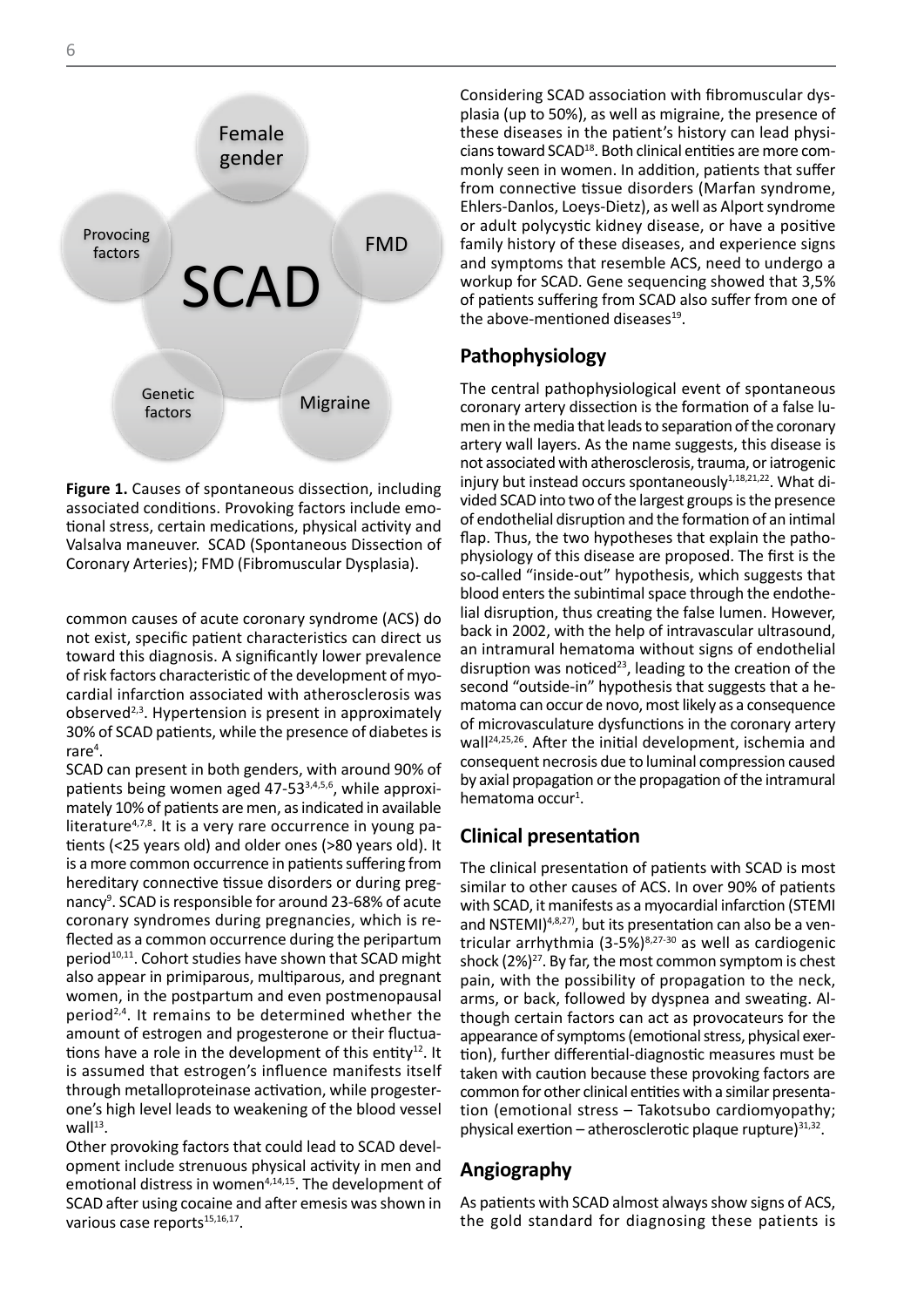| Table 1. Characteristics of SCAD types <sup>3</sup> |                           |                             |                        |                    |
|-----------------------------------------------------|---------------------------|-----------------------------|------------------------|--------------------|
|                                                     | Type I                    | <b>Type II</b>              | <b>Type III</b>        | <b>Type IV</b>     |
| Angiographic                                        | Pathognomonic             | Narrowing of the lumen      | Compression of         | Complete oclussion |
| appearance                                          | appearance of an          | due to an intramural        | the lumen by an        | of the coronary    |
|                                                     | arterial dissection with  | hematoma in abscence        | intramural hematoma,   | artery wall;       |
|                                                     | contrast entering the     | of an intimal tear; lesions | but the lesions are    | may resemble       |
|                                                     | false lumen through       | usually long (>20mm) and    | usually <20mm, thus    | thromboembolic     |
|                                                     | the intimal flap; visible | characterized by sudden     | can resemble an        | oclussion          |
|                                                     | intimal flap              | decrease in lumen size      | atherosclerotic plaque |                    |
| <b>Frequency</b>                                    | 29%                       | 67%                         | 4%                     |                    |

| Table 2. Differential diagnosis of SCAD |                                                                                                                                                                                                                                                                        |  |  |
|-----------------------------------------|------------------------------------------------------------------------------------------------------------------------------------------------------------------------------------------------------------------------------------------------------------------------|--|--|
| Differential diagnosis                  | Comment                                                                                                                                                                                                                                                                |  |  |
| Atherosclerosis                         | May angiographically resemble SCAD types 1, 2 and 3. The presence of a thrombus distally<br>to the stenosis, presence of calcifications or a lipid plaque lean toward the diagnosis of<br>atherosclerosis.                                                             |  |  |
| Vasospasm                               | May resemble SCAD type 2; however, injecting intracoronary nitrates may confirm the diagnosis.                                                                                                                                                                         |  |  |
| Embolization                            | Sudden oclussion may resemble SCAD type 4. Caution is needed during the differential<br>diagnosis. The presence of an arteficial valve, proximal atherosclerotic plaque, coronary<br>ectasis, shunt, hypercoagulable states lean toward the diagnosis of embolization. |  |  |
| Takotsubo<br>cardiomyopathy             | Apical akinesia is characteristic. Careful evaluation of terminal parts of LAD on angiography is<br>needed.                                                                                                                                                            |  |  |
| latrogenic dissection                   | Rarely seen as an isolated phenomenon, usually traumatic in origin. It is well known that<br>patients with SCAD have an increased tendency toward iatrogenic dissections (28).                                                                                         |  |  |

coronary angiography. The dissection most commonly occurs in the left anterior descending artery (LAD), more specifically in the mid and distal segments. Multi-vessel SCAD appears in 5-13% of cases<sup>1</sup>. Angiographic findings can be classified into three groups according to the Yip-Saw classification (Table 1). However, certain classification deficiencies are appreciable as it encompasses only the most common angiographical characteristics. For that reason, some authors suggest a fourth group that would account for all the changes that do not fulfill the criteria for the first three, but lead to coronary artery occlusions<sup>33</sup>.

A greater coronary artery tortuosity found during coronarography was observed in patients suffering from SCAD (78% as opposed to 17% with controlled subjects), and a clear coronary tortuosity can be used as a marker of recurrent SCAD34. Caution is needed when performing coronary angiography on patients with SCAD as their coronary artery walls are considered to be more fragile. Because of that, deep catheter cannulation should be avoided, and a careful injection of intravenous contrast is advised to avoid the risk of further propagation of the dissection.

Although the angiographic findings of SCAD are characteristic, there are certain challenging clinical scenarios in the sense of differential diagnosis that should be noted. Some of them are represented in Table 2.35

## **Post-angiography diagnostics (OCT, IVUS, CTCA)**

These diagnostic techniques can be used when the diagnosis is not determined via an angiography<sup>36,37</sup>. Although superior, and with a better resolution, these diagnostic techniques carry the risk of certain complications, such as extensions of the current dissection, iatrogenic dissection, and false lumen cannulation — thus should be performed with additional caution. According to the current data, these complications can occur in 8% of patients with SCAD<sup>38</sup>. For this reason, routine use of these techniques is not recommended. However, if SCAD is suspected but its presence cannot be determined through an angiography, the use of these techniques is justified.

IVUS is superior compared to OCT. It enables deeper penetration and a complete assessment of the degree of blood vessel involvement<sup>35</sup>. A pathognomonic sign of SCAD is the so-called triple-band of the intimal-medial membrane. The limitation of this method is the inability to differentiate SCAD and lipid-rich atheromas due to its lower resolution (which is not the case with OCT) $35$ .

Despite the shallow penetration, OCT can confirm a SCAD diagnosis due to its excellent resolution and visualization of the real and false lumen, dissection flap, and intramural hematoma. During the intervention, closure of the flap is necessary to ensure favorable long-term results. An OCT is the only technique that can show whether, after stent placement and/or tracing, *restitutio ad integrum* of the coronary wall is present after spontaneous dissection<sup>40</sup>.

The use of CCTA in the initial SCAD diagnosis is still a controversial topic. CCTA can be of use in the visualization of dissection flaps, intramural hematomas, and stenoses, especially in the proximal segments of coronary arteries<sup>18,41</sup>. However, its specificity and sensitivity are still unknown, and the few available case reports provide information about its false-negative results<sup>42-44</sup>. The primary role of this diagnostic technique can be in the follow-up of patients with SCAD, especially those with recurrent chest pain without evidence of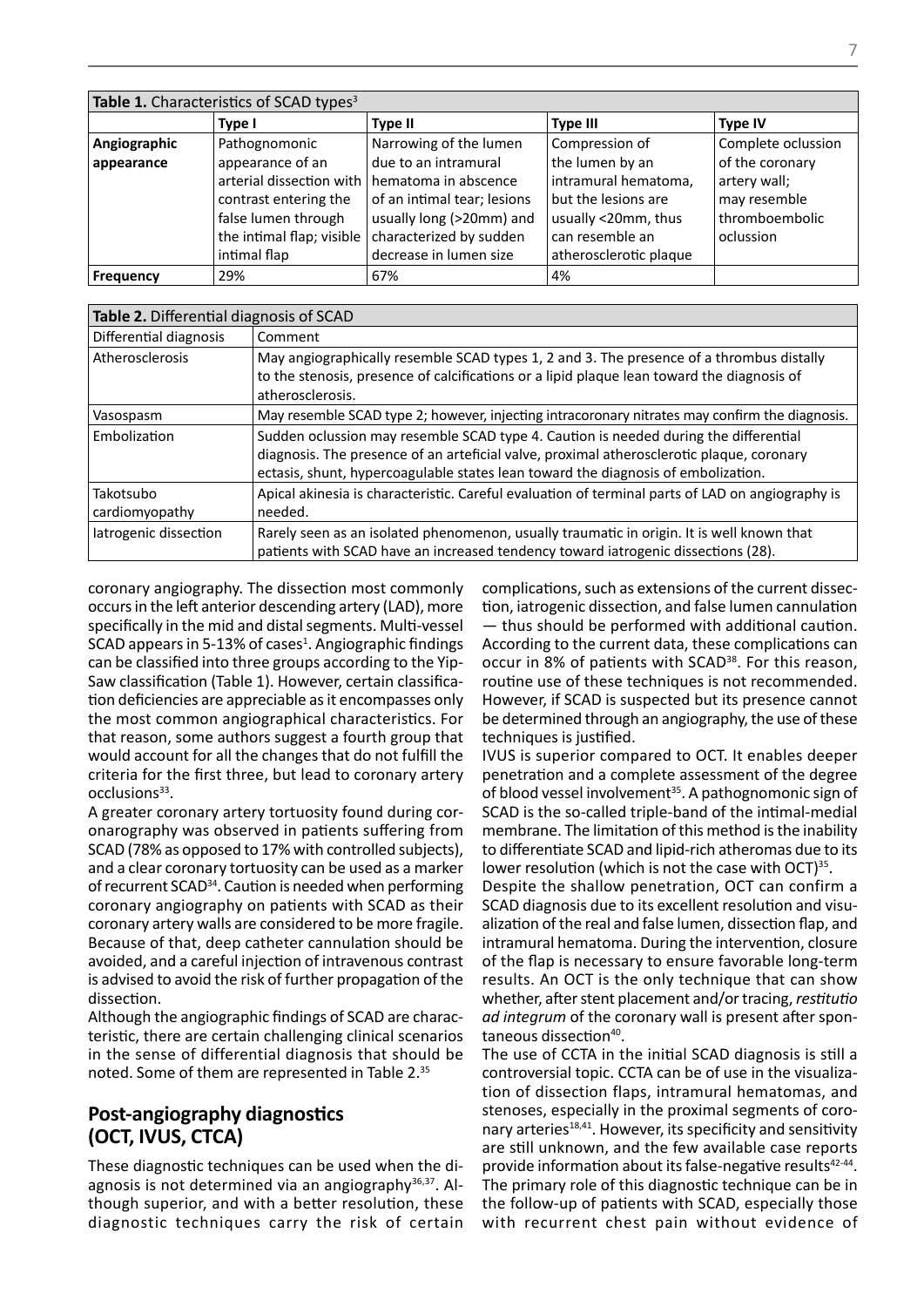

**Figure 2.** Recommended approach in unclear cases of SCAD. SCAD (Spontaneous Dissection of Coronary Arteries); FMD (Fibromuscular Dysplasia); MI (Myocardial Infarction). From: Adlam D, Tweet MS, Gulati R, Kotecha D, Rao P, Moss AJ, et al. Spontaneous coronary artery dissection. JACC: Cardiovascular Interventions. 2021;1416:1743–56.35

myocardial ischemia or necrosis. Nevertheless, more research and experience are needed in this direction<sup>44</sup>. In some cases, angiography and intracoronary imaging techniques can yield negative results while the presentation is still leaning toward SCAD. In such cases, some clinical and demographic characteristics can favor SCAD, and follow-up angiography (invasive or CCTA) can help discover the cause of acute coronary syndrome<sup>1</sup>.

## **Therapy Myocardial infarction treatment**

Initial treatment of patients suffering from SCAD focuses on preserving or restoration of coronary blood flow and myocardial function. Thrombolytic therapy should be avoided, considering the possibility of dissection propagation or hematoma. Any decisions concerning the patient's treatment are made in regards to the clinical findings, such as the patient's hemodynamic stability along with the coronary angiography results which can show the extensiveness of the ischemic myocardium, as well as the degree of the distal flow in the affected blood vessel. High risk clinical characteristics are persistent chest pain with proof of ischemic changes, hemodynamic instability, shock, or clinically significant ventricular arrhythmias, whereas high risk anatomical features are more affected blood vessels with more significant proximal dissections or affected left coronary or LAD artery $1,18,45$ . Due to a significant occurrence of SCAD in pregnant women, it is important to mention that any risk to the fetus is negligible with appropriate preventive measures; thus, the standard treatment of myocardial infractions is also recommended for pregnant women<sup>46</sup>.

Due to pathophysiological differences in the mechanisms of SCAD and myocardial infractions due to atherosclerotic plaque rupture, along with the fact that all medically treated SCAD cases show an angiographically

proven flow restitution with decreasing stenosis levels7,47,48, the majority of patients suffering from SCAD can be conservatively treated, especially hemodynamically stable ones $1,18$ .

### **Percutaneous coronary intervention with SCAD**

PCI outcomes in SCAD patients are less predictable and associated with a higher risk of complications compared to patients with atherosclerotic myocardial infarction $1,7,18,27$ , as well as a higher risk of iatrogenic dissections, sudden blood vessel occlusions, or hematoma propagation<sup>49</sup>. Therefore, when the SCAD diagnosis is confirmed, further instrumentalization is not necessary in case of minimal ischemia or distally affected coronary artery. The aim is to sustain TIMI flow grade 3 with minimal intervention, while revascularization is reserved for patients with STEMI, ongoing ischemia, proximal occlusions, unstable heart rate or hemodynamic status, heart failure, as well as those that progress to occlusion after the initial conservative treatment<sup>18,24,50</sup>.

When high-risk features are present, it is necessary to consider whether the patient is a candidate for revascularization through PCI or coronary artery bypass grafting (CABG). It is important to emphasize that stent placement with a PCI procedure carries the risk of subsequent stent malposition due to resorption of the intramural hematoma over time<sup>51</sup>.

## **Surgical myocardial revascularization in SCAD**

This type of intervention is typically applicable to patients where the PCI procedure was unsuccessful or it was estimated that the risk would be too severe (for example, left coronary artery dissection with ongoing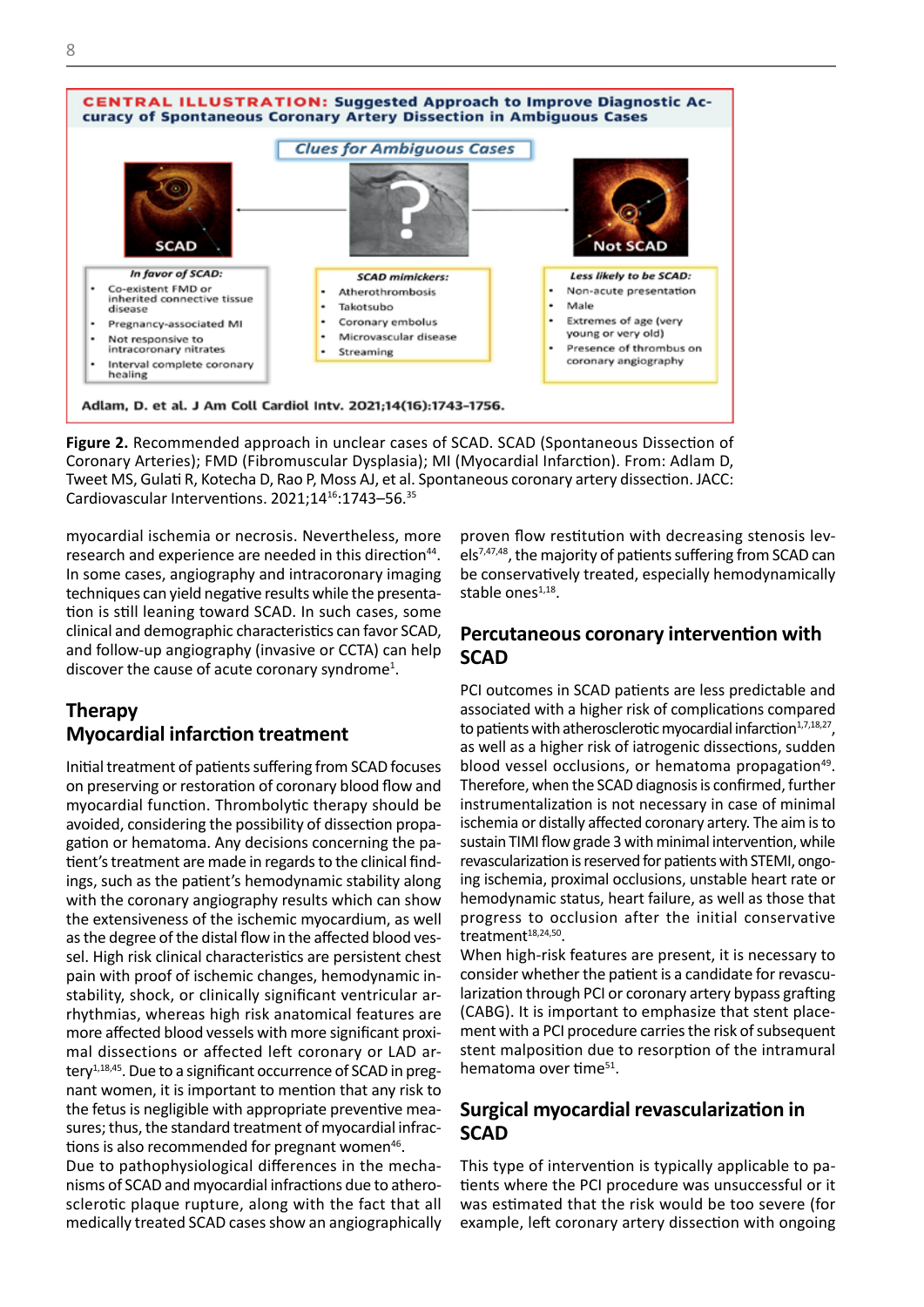

Spontaneous coronary artery dissection. Journal of the American College of Cardiol-**Figure 3.** Management algorithm for SCAD. SCAD (Spontaneous Dissection of Coronary Arteries); CABG (Coronary Artery Bypass Grafting); PCI (Percutaneous Coronary Intervention) From: Hayes SN, Tweet MS, Adlam D, Kim ESH, Gulati R, Price JE, et al. ogy. 2020;76<sup>8</sup>:961–84.<sup>26</sup>

infarction). The procedure could be technically demanding due to the fragility of the tissue affected by the dissection, especially in patients with hereditary connective tissue disorders. Although this procedure's success rate is high, long-term maintenance of graft patency is not common<sup>7</sup> due to the recanalization of the coronary artery and consequent competitive flow that leads to graft occlusion. For this reason, using venous grafts is recommended for this type of intervention, with the aim of preserving arterial grafts for possible future uses<sup>18</sup>. Patients with severe forms of the disease, including cardiogenic shock and acute myocardial infarction complications due to SCAD, can benefit from measures of advanced mechanical circulatory support with intra-aortic balloon pumps or devices for extracorporeal membrane oxygenation until the patient becomes stable or receives a heart transplant<sup>52,53</sup>.

#### **Medical management of acute coronary syndrome caused by SCAD**

Except for its role in the treatment of acute myocardial infarction, drug therapy has a role in treating chronic chest pain, preventing SCAD recurrence, treating extracoronary vascular disorders, and improving patients' quality of life.

Patients with left ventricular dysfunction are treated according to current recommendations for treating heart failure (beta-blockers and ACE inhibitors or angiotensin receptor blockers)<sup>18,54</sup>; whereas, patients who underwent a stent placement receive therapy in accordance with recommendations for treatment after PCI<sup>55</sup>. It is also necessary to treat hypertension as it is associated with recurrent SCAD<sup>28</sup>.

According to the latest recommendations for the treatment of acute myocardial infarction<sup>55,56</sup>, anticoagulant

and dual antiplatelet therapy are commonly prescribed to be teaming the distribution of the distribution of the teaming presention.<br>Issue affected by the dis-<br>International before being diagnosed with SCAD. However, with hereditary connec-<br>based on expert consensus, anticoagulant therapy<br> $\frac{1}{2}$ should be ceased upon diagnosing SCAD on angiogra $phv^{1,18}$ . The use of thrombolytic therapy for treating acute SCAD is not recommended<sup>1</sup>.

> Dual antiplatelet therapy is prescribed to all patients following PCI<sup>55,56</sup>. Grounded on expert recommendations, this therapy can be used during the acute phase of SCAD**,** as well as during the following year in patients treated conservatively<sup>18</sup>. Nevertheless, a recent study demonstrated a significantly higher frequency of major adverse cardiovascular events (MACE) in conservatively treated patients that were on dual antiplatelet therapy compared to those prescribed a single antiplatelet medication. As a result, further research and possible reconsideration of this therapeutic modality is necessary $57$ . Due to insufficient evidence, the length of antiplatelet therapy after the first year should be adjusted according to individual patient characteristics. For instance, aspirin could be prescribed to patients with FMD to prevent thrombotic and thromboembolic complications. On the other hand, perimenopausal women suffering from menorrhagia could benefit from a shorter duration of antiplatelet therapy in lack of other indications for this treatment<sup>58</sup>.

> No evidence favors routine use of statins after SCAD, leading to this medication being reserved for patients with hyperlipidemia. As for the antianginal medications, only nitrates, calcium channel blockers, and ranolazine can be considered<sup>18</sup>. To prevent SCAD recurrence, betablockers can be used as there are indications of their benefits in this regard<sup>28</sup>. Factors related to recurrent SCAD are hypertension<sup>28</sup>, FMD, migraine<sup>3</sup>, and coronary artery tortuosity $34$ . For the purpose of preventing SCAD recurrence, patients are recommended avoiding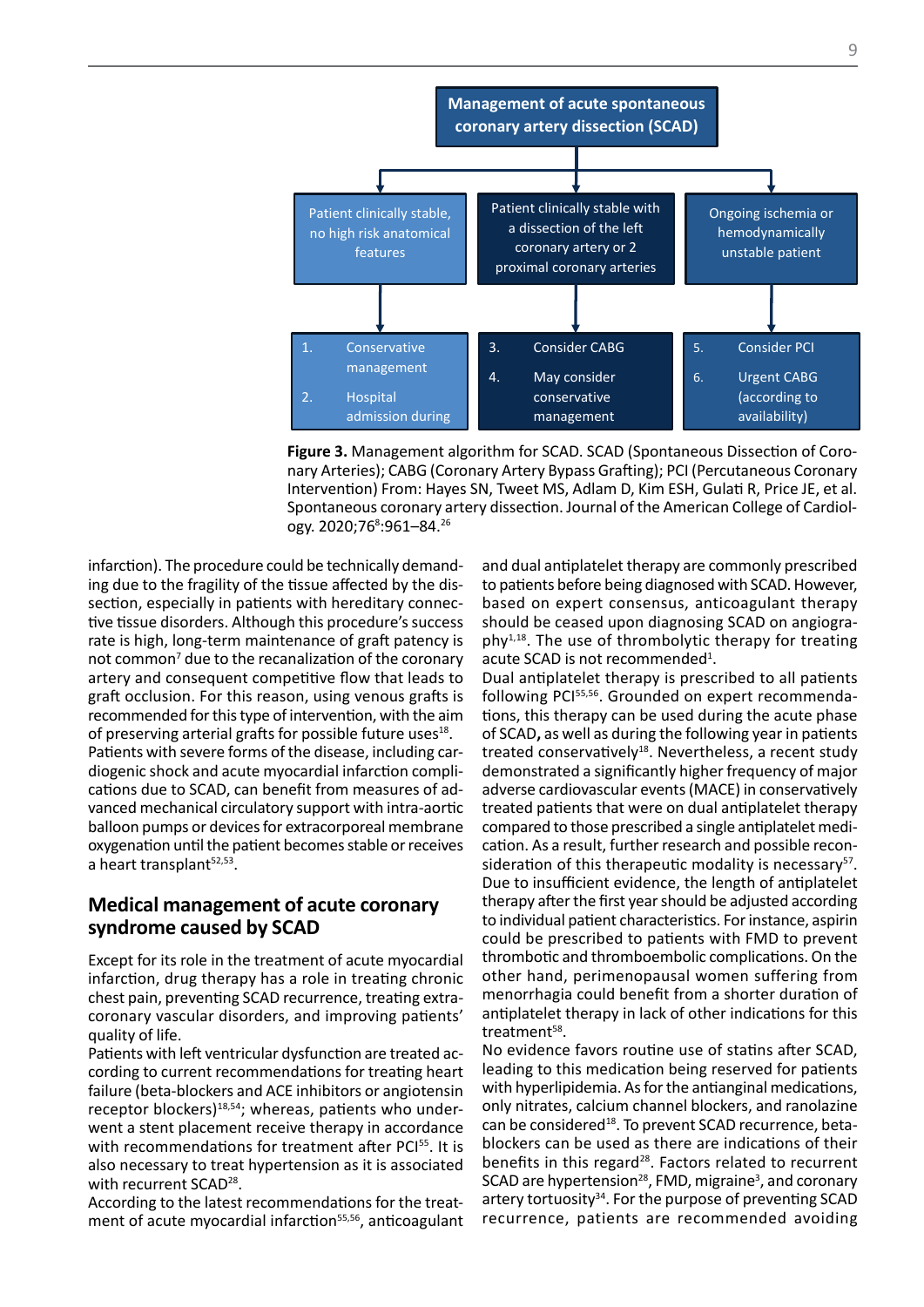strenuous physical activity, along with activities that involve the prolonged Valsalva maneuver $1,18$ .

To preserve and improve the patients' quality of life, special attention should be given to the signs and symptoms of migraines, anxiety, depression, and post-traumatic stress disorder, which are common occurrences after SCAD and significantly influence the quality of  $l$  life $60$ . That being said, screening with the goal of early detection of these conditions and treating patients can tremendously affect the patient's recovery. Cardiovascular rehabilitation is also of importance and is recommended for all patients following SCAD events<sup>18</sup>.

#### **Conclusion**

SCAD is a rare but significant cause of acute myocardial infarction (AMI), which affects women more frequently. It differs pathophysiologically from the acute myocardial infarction associated with atherosclerosis, and the basis of acute coronary artery stenosis is a hematoma rather than a thrombus. It is important to think about this cause of AMI, especially in women under the age of 55, who are without risk factors for atherosclerotic disease. Myocardial revascularization is the treatment of choice in case of proximal coronary artery occlusion, ongoing ischemia, or cardiogenic shock. Drug treatment is preferred over percutaneous intervention. Patients with SCAD-induced AMI who are treated conservatively, primarily with short-term anticoagulation therapy and a single antithrombotic agent as a long-term treatment, had a better prognosis, according to recent observational studies. In over 85% of SCAD patients treated with medication, control angiography after 30 days shows spontaneous healing of the coronary artery.

#### **Refrences**

- 1. Adlam D, Alfonso F, Maas A, et al. European Society of Cardiology, acute cardiovascular care association, SCAD study group: a position paper on spontaneous coronary artery dissection. Eur Heart J 2018;39(36):3353-68.
- 2. Gad MM, Mahmoud AN, Saad AM, et al. Incidence, clinical presentation, and causes of 30-day readmission following hospitalization with spontaneous coronary artery dissection. JACC Cardiovasc Interv 2020;13:921-32.
- 3. Clare R, Duan L, Phan D, et al. Characteristics and clinical outcomes of patients with spontaneous coronary artery dissection. J Am Heart Assoc 2019;8(10): e012570.
- 4. Saw J, Starovoytov A, Humphries K, et al. Canadian spontaneous coronary artery dissection cohort study: in-hospital and 30-day outcomes. Eur Heart J 2019;40:1188–97.
- 5. García-Guimaraes M, Bastante T, Macaya F, et al. Spontaneous coronary artery dissection in Spain: clinical and angiographic characteristics, management, and in-hospital events. Rev Esp Cardiol (Engl Ed) 2020 May 14
- 6. Kok SN, Hayes SN, Cutrer FM, et al. Prevalence and clinical factors of migraine in patients with spontaneous coronary artery dissection. J Am Heart Assoc 2018;7(24):e010140.
- 7. Tweet MS, Eleid MF, Best PJ, et al. Spontaneous coronary artery dissection: revascularization versus conservative therapy. Circ Cardiovasc Interv. 2014;7:777–86.
- 8. Sharma S, Kaadan MI, Duran JM, et al. Risk factors, imaging findings, and sex differences in spontaneous coronary artery dissection. Am J Cardiol. 2019;123:1783–7.
- 9. Russo V, Marrozzini C, Zompatori M. Spontaneous coronary artery dissection: role of coronary CT angiography. Heart 2013; 99:672–3.
- 10. Elkayam U, Jalnapurkar S, Barakkat MN, et al. Pregnancy-associated acute myocardial infarction: a review of contemporary experience in 150 cases between 2006 and 2011. Circulation 2014;129: 1695–1702.
- 11. Smilowitz NR, Gupta N, Guo Y, et al. Acute myocardial infarction during pregnancy and the puerperium in the United States. Mayo Clin Proc 2018;93:1404–14.
- 12. Kaadan MI, MacDonald C, Ponzini F, et al. Prospective cardiovascular genetics evaluation in spontaneous coronary artery dissection. Circ Genom Precis Med 2018;11:e001933.
- 13. Slight R, Behranwala AA, Nzewi O, Sivaprakasam R, Brackenbury E, Mankad P. Spontaneous coronary artery dissection: a report of two cases occurring during menstruation. N Z Med J 2003; 116:U585.
- 14. Tweet M, Hayes S, Pitta S, et al. Clinical features, management, and prognosis of spontaneous coronary artery dissection. Circulation 2012;126: 579–88.
- 15. Saw J, Aymong E, Sedlak T, et al. Spontaneous coronary artery dissection: association with predisposing arteriopathies and precipitating stressors and cardiovascular outcomes. Circ Cardiovasc Interv 2014;7:645–55.
- 16. Tofler GH, Kopel E, Klempfner R, et al. Triggers and timing of acute coronary syndromes. Am J Cardiol 2017;119:1560–5.
- 17. Steinhauer JR, Caulfield JB. Spontaneous coronary artery dissection associated with cocaine use: a case report and brief review. Cardiovasc Pathol 2001;10:141–5.
- 18. Hayes SN, Kim ESH, Saw J, et al. Spontaneous coronary artery dissection: current state of the science: a scientific statement from the American Heart Association. Circulation 2018;137(19): e523- e557.
- 19. Carss KJ, Baranowska AA, Armisen J, et al. Spontaneous coronary artery dissection: insights on rare genetic variation from genome sequencing. Circ Genom Precis Med 2020;13: e003030.
- 20. Amrani-Midoun A, Adlam D, Bouatia-Naji N. Recent advances on the genetics of spontaneous coronary artery dissection. Circulation: Genomic and Precision Medicine. 2021; in press
- 21. Basso C, Morgagni GL, Thiene G. Spontaneous coronary artery dissection: a neglected cause of acute myocardial ischaemia and sudden death. Heart 1996; 75:451-4.
- 22. Vrints CJM. Spontaneous coronary artery dissection. Heart 2010; 96:801-8.
- 23. Maehara A, Mintz GS, Castagna MT, et al. Intravascular ultrasound assessment of spontaneous coronary artery dissection. Am J Cardiol 2002;89:466-8.
- 24. Waterbury TM, Tweet MS, Hayes SN, et al. Early natural history of spontaneous coronary artery dissection. Circ Cardiovasc Interv 2018;11: e006772.
- 25. Waterbury TM, Tarantini G, Vogel B, Mehran R, Gersh BJ, Gulati R. Non-atherosclerotic causes of acute coronary syndromes. Nat Rev Cardiol 2020; 17:229–41.
- 26. Hayes SN, Tweet MS, Adlam D, et al. Spontaneous coronary artery dissection. Journal of the American College of Cardiology. 2020;76(8):961–84.
- 27. Lettieri C, Zavalloni D, Rossini R, et al. Management and longterm prognosis of spontaneous coronary artery dissection. Am J Cardiol 2015;116:66-73.
- 28. Saw J, Humphries K, Aymong E, et al. Spontaneous coronary artery dissection: clinical outcomes and risk of recurrence. J Am Coll Cardiol 2017;70:1148-58.
- 29. Phan D, Clare R, Duan L, Kim C, Moore N, Lee MS. Characteristics and outcomes of patients with spontaneous coronary artery dissection who suffered sudden cardiac arrest. J Interv Card Electrophysiol 2020 February 11 (Epub ahead of print).
- 30. Cheung CC, Starovoytov A, Parsa A, et al. In-hospital and longterm outcomes among patients with spontaneous coronary artery dissection presenting with ventricular tachycardia/fibrillation. Heart Rhythm 2020;17:1864-9.
- 31. Ghadri JR, Wittstein IS, Prasad A, et al. International expert consensus document on takotsubo syndrome (part I): clinical characteristics, diagnostic criteria, and pathophysiology. Eur Heart J 2018;39:2032–46.
- 32. Franklin BA, Thompson PD, Al-Zaiti SS, et al. Exercise-related acute cardiovascular events and potential deleterious adaptations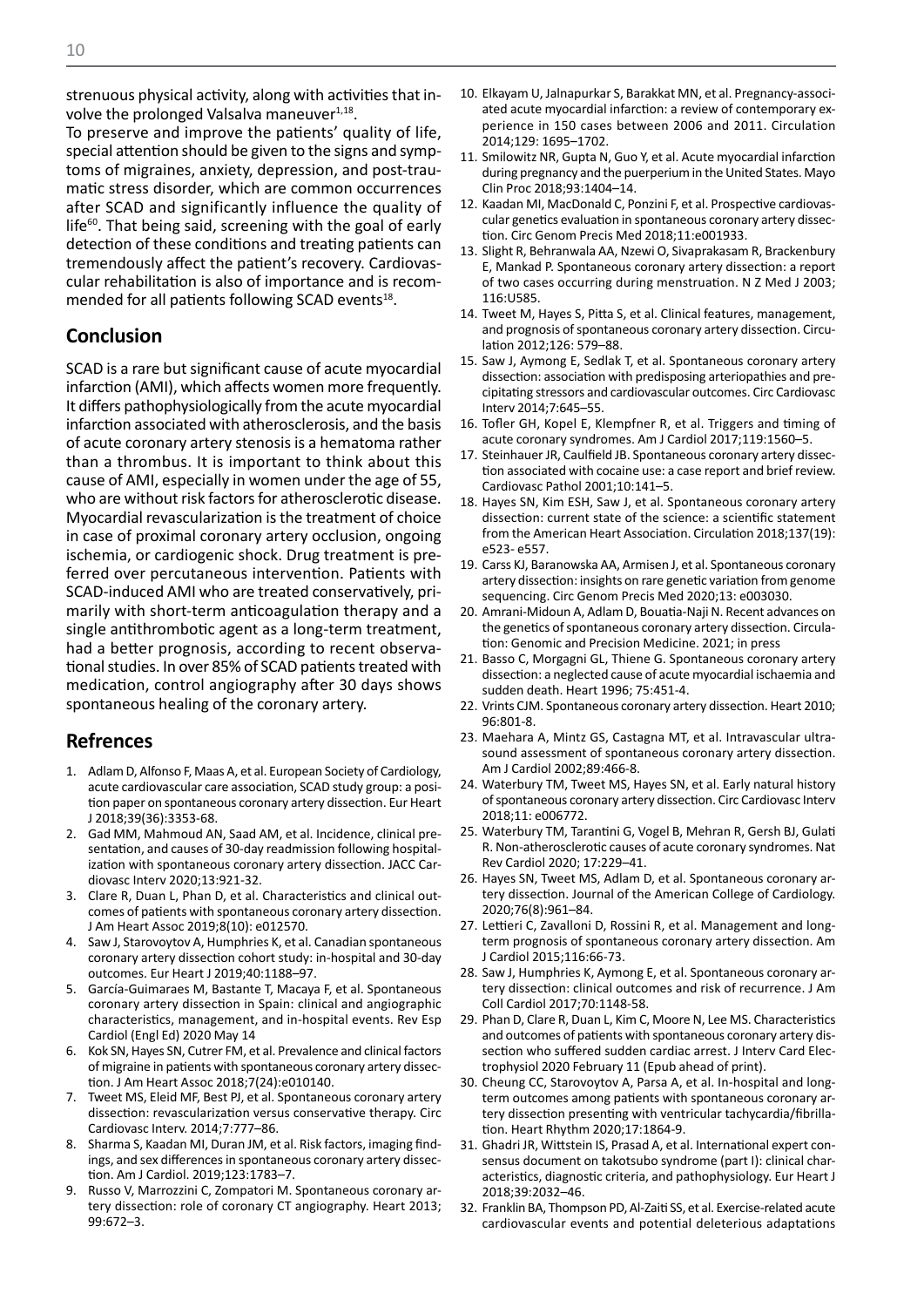following longterm exercise training: placing the risks into perspective-an update: a scientific statement from the American Heart Association. Circulation 2020;141:e705–e736.

- 33. Al-Hussaini A, Adlam D. Spontaneous coronary artery dissection. Heart 2017;103:1043–51.
- 34. Eleid MF, Guddeti RR, Tweet MS, et al. Coronary artery tortuosity in spontaneous coronary artery dissection: angiographic characteristics and clinical implications. Circ Cardiovasc Interv, 2014, Oct 7 (5): 656-62.
- 35. Adlam D, Tweet MS, Gulati R, et al. Spontaneous coronary artery dissection. JACC: Cardiovascular Interventions. 2021;14(16): 1743–56.
- 36. Arnold JR, West NE, van Gaal WJ, Karamitsos TD, Banning AP. The role of intravascular ultrasound in the management of spontaneous coronary artery dissection. Cardiovasc Ultrasound 2008;6:24.
- 37. Alfonso F, Paulo M, Gonzalo N, et al. Diagnosis of spontaneous coronary artery dissection by optical coherence tomography. J Am Coll Cardiol 2012;59:1073-9.
- 38. Jackson R, Al-Hussaini A, Joseph S, et al. Spontaneous coronary artery dissection: pathophysiological insights from optical coherence tomography. JACC Cardiovasc Imaging 2019;12:2475-88.
- 39. De Maio SJ, Kinsella SH, Silvermann ME. Clinical course and longterm prognosis of spontaneous coronary artery dissection. Am J Cardiol 1989;64:471-74.
- 40. Apostolović S, Pavlović M, Šalinger S, et al. Spontaneous dissection of coronary arteries as a cause of acute coronary syndrome. Srce i krvni sudovi 2013;32(1): 2-13.
- 41. Pozo-Osinalde E, García-Guimaraes M, Bastante T, et al. Characteristic findings of acute spontaneous coronary artery dissection by cardiac computed tomography. Coron Artery Dis 2020;31: 293-9.
- 42. Eleid MF, Tweet MS, Young PM, Williamson E, Hayes SN, Gulati R. Spontaneous coronary artery dissection: challenges of coronary computed tomography angiography. Eur Heart J Acute Cardiovasc Care 2017; 2048872616687098.
- 43. Torres-Ayala SC, Maldonado J, Bolton JS, Bhalla S. Coronary computed tomography angiography of spontaneous coronary artery dissection: a case report and review of the literature. Am J Case Rep 2015;16:130–135.
- 44. Alzand BS, Vanneste L, Fonck D, Van Mieghem C. Spontaneous coronary artery dissection undissolved using cardiac computed tomography. Int J Cardiol 2016; 222:1040–1041.
- 45. Saw J, Mancini GBJ, Humphries KH. Contemporary review on spontaneous coronary artery dissection. J Am Coll Cardiol 2016; 68:297-312.
- 46. Cauldwell M, Baris L, Roos-Hesselink JW, Johnson MR. Ischaemic heart disease and pregnancy. Heart 2019;105:189–95.
- 47. Hassan S, Prakash R, Starovoytov A, Saw J. Natural history of spontaneous coronary artery dissection with spontaneous angiographic healing. JACC Cardiovasc Interv 2019;12:518-27.
- 48. Rogowski S, Maeder MT, Weilenmann D, et al. Spontaneous coronary artery dissection: angiographic follow-up and longterm clinical outcome in a predominantly medically treated population. Catheter Cardiovasc Interv 2017;89:59-68.
- 49. Prakash R, Starovoytov A, Heydari M, Mancini GB, Saw J. Catheter-induced iatrogenic coronary artery dissection in patients with spontaneous coronary artery dissection. J Am Coll Cardiol Intv 2016;9:1851–3.
- 50. Krittanawong C, Gulati R, Eitzman D, Jneid H. Revascularization in patients with spontaneous coronary artery dissection: Where are we now? JAHA 2021;10(13).
- 51. Lempereur M, Fung A, Saw J. Stent mal-apposition with resorption of intramural hematoma with spontaneous coronary artery dissection. Cardiovasc Diagn Ther 2015;5:323-9.
- 52. Cox J, Roberts WC, Araj FG, et al. Acute isolated coronary artery dissection causing massive acute myocardial infarction and leading to unsuccessful coronary bypass, extracorporeal life support, and successful cardiac transplantation. Am J Cardiol 2020;125:1446-8.
- 53. Sharma S, Polak S, George Z, et al. Management of spontaneous coronary artery dissection complicated by cardiogenic shock using mechanical circulatory support with the Impella device. Catheter Cardiovasc Interv 2019 December 26 (Epub ahead of print).
- 54. Bolen MA, Brinza E, Renapurkar RD, Kim ESH, Gornik HL. Screening CT angiography of the aorta, visceral branch vessels, and pelvic arteries in fibromuscular dysplasia. J Am Coll Cardiol Img 2017;10:554–61.
- 55. Amsterdam E, Wenger N, Brindis R, et al. 2014 AHA/ACC guidelines for the management of patients with non-ST-elevation acute coronary syndromes: executive summary: a report of the American College of Cardiology/American Heart Association Task Force on Practice Guidelines. Circulation 2014;130:2354–94.
- 56. O'Gara PT, Kushner FG, Ascheim DD, et al. 2013 ACCF/AHA guideline for the management of ST-elevation myocardial infarction: a report of the American College of Cardiology Foundation/ American Heart Association Task Force on Practice Guidelines. J Am Coll Cardiol 2013;61(4): e78-e140.
- 57. Cerrato E, Giacobbe F, Quadri G, Macaya F, Bianco M, Mori R, et al. Antiplatelet therapy in patients with conservatively managed spontaneous coronary artery dissection from the multicentre disco registry. Eur Heart J 2021;42(33):3161–71.
- 58. Maas AHEM, Euler M, Bongers MY, et al. Practice points in gynecardiology: abnormal uterine bleeding in premenopausal women taking oral anticoagulant or antiplatelet therapy. Maturitas 2015;82: 355-9.
- 59. Kim ESH. Spontaneous coronary-artery dissection. New England Journal of Medicine. 2020;383(24):2358–70.
- 60. Johnson AK, Hayes SN, Sawchuk C, et al. Analysis of posttraumatic stress disorder, depression, anxiety, and resiliency within the unique population of spontaneous coronary artery dissection survivors. J Am Heart Assoc 2020;9(9):e014372.

## **Sažetak**

#### *Spontana disekcija koronarnih arterija: Šta znamo do sada?*

*Svetlana Apostolović1,2, Stefan Milutinović<sup>2</sup> , Tomislav Kostić1,2, Miroslav Nikolić<sup>1</sup> , Miljan Krstović<sup>2</sup> , Milovan Petrović<sup>3</sup> ,*  lvan Ilić<sup>4</sup>, Zlatko Mehmedbegović<sup>5</sup>, Dejan Milašinović<sup>5</sup>, Aleksandra Djoković<sup>9</sup>, Vanja Miloradović<sup>8</sup>, Nemanja Djenić<sup>7</sup>, *Vladimir Mitov<sup>8</sup> , Nikola Jagić<sup>6</sup> , Zoran Perišić<sup>1</sup> , Aleksandar Nešković<sup>6</sup>*

 $^{\text{1}}$ Klinika za kardiovaskularne bolesti, Univeryzitetski Klinički centar Niš, <sup>2</sup>Medicinski fakultet, Univerzitet u Nišu, <sup>3</sup>Institut za kardiovaskularne bolesti Vojvodina, Medicinski fakultet, Univerzitet u Novom Sadu, <sup>4</sup>Institut za kardiovaskularne bolesti Dedinje, <sup>s</sup>Univerzitetski Klinički centar *Srbije, Klinika za kardiologiju, <sup>6</sup> Kliničko bolnički centar Zemun, 7 Vojno Medicinska akademija, <sup>8</sup> Opšta bolnica Zaječar, <sup>9</sup> Kliničko bolnički centar Bežanijska Kosa*

*Spontana disekcija koronarne arterije (SCAD) je jedan od uzroka akutnog koronarnog sindroma (AKS). Iako je teško razlikovati SCAD od drugih uzroka AKS na osnovu kliničke slike, neke karakteristike pacijenata mogu pomoći kliničaru da SCAD razmotri kao dijagnozu. Naime, SCAD je daleko češći kod žena, posebno u peripartalnom periodu, a pacijentkinje često nemaju tipične faktore rizika povezane sa infarktom miokarda izazvanom aterosklerozom. Štaviše, postoji povezanost sa FMD, migrenom i naslednim poremećajima vezivnog tkiva.*

*Primarni patofiziološki poremećaj je odvajanje slojeva koronarne arterije, bilo krvarenjem iz vasa vasorum i formiranjem intramuralnog hematoma ili ulaskom krvi u zid suda kroz endotelni poremećaj stvarajući lažni lumen.*